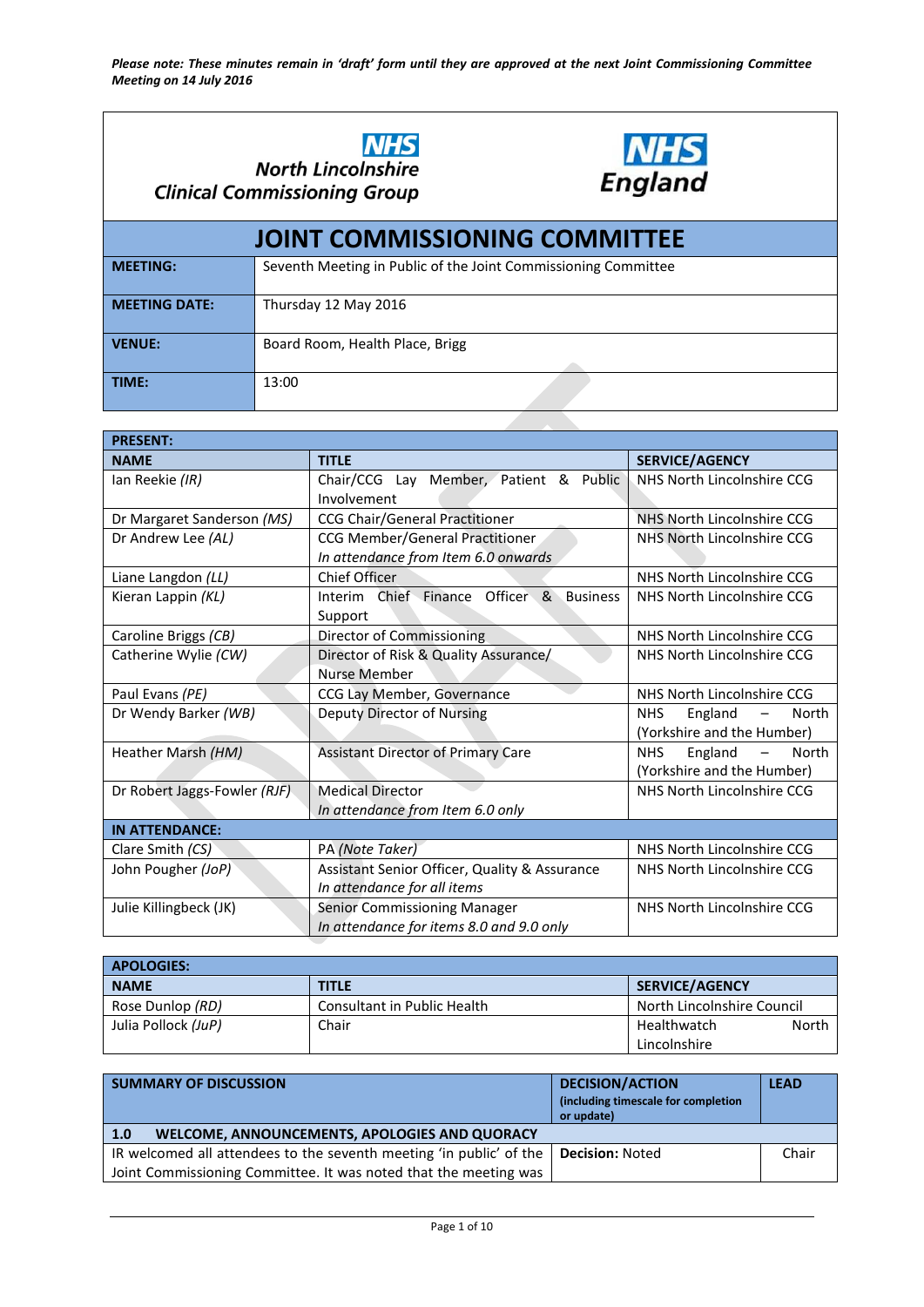| <b>SUMMARY OF DISCUSSION</b>                                                                                                                                                                                                                                                                                                                                                           | <b>DECISION/ACTION</b><br>(including timescale for completion | <b>LEAD</b> |
|----------------------------------------------------------------------------------------------------------------------------------------------------------------------------------------------------------------------------------------------------------------------------------------------------------------------------------------------------------------------------------------|---------------------------------------------------------------|-------------|
|                                                                                                                                                                                                                                                                                                                                                                                        | or update)                                                    |             |
| a meeting in public, and not a public meeting, therefore there was<br>no public question time as part of the agenda.                                                                                                                                                                                                                                                                   |                                                               |             |
| Apologies were noted, as detailed above.                                                                                                                                                                                                                                                                                                                                               |                                                               |             |
| IR extended the welcome to Heather Marsh, Assistant Director of<br>Primary Care, NHS England - North (Yorkshire and the Humber), as<br>this was her first Joint Commissioning Committee meeting.                                                                                                                                                                                       |                                                               |             |
| It was noted that the meeting was quorate to proceed.<br><b>DECLARATION OF INTERESTS</b><br>2.0                                                                                                                                                                                                                                                                                        |                                                               |             |
| IR invited those with any Declarations of Interest in relation to the<br>agenda or not previously declared, to make them known to the<br>meeting.                                                                                                                                                                                                                                      | <b>Decision: Noted</b>                                        | Chair       |
| MS declared an interest specifically in relation to Item 9.0 (Primary<br>Care Transformation Fund Update), as she was a GP partner in the<br>Trent View Medical Practice. The practice had submitted<br>applications previously to access funding in 2015/2016. It was<br>agreed that MS could remain in the room for the discussion.                                                  |                                                               |             |
| AL declared an interest specifically in relation to Item 11.0 (NHS<br>England Update Report: Alternative Provider Medical Services<br>(APMS)/Personal Medical Services (PMS) Uplift 2016-17), as a GP<br>partner of West Common Lane Teaching Practice, one of the local<br>PMS providers. It was agreed that AL would remain in the room for<br>the discussion.                       |                                                               |             |
| IR declared a new non-financial interest, as he had recently become<br>a Lay Member on the National Institute for Health and Care<br>Excellence (NICE) Quality Standards Advisory Committee.                                                                                                                                                                                           |                                                               |             |
| HM advised that she had no declarations of interest.                                                                                                                                                                                                                                                                                                                                   |                                                               |             |
| Once Item 6.0 (Terms of Reference) had been approved, Dr Robert<br>Jaggs-Fowler was welcomed to his first Joint Commissioning<br>Committee meeting, in his role as CCG Medical Director. Dr Jaggs-<br>Fowler declared an interest as follows:<br>Freelance Sessional GP (no specific practice allegiance)<br>$\bullet$<br>Director of Barton Health Care Services Limited<br>$\bullet$ |                                                               |             |
| Non-executive Director of Lincolnshire Chaplaincy Services<br>٠<br>Limited                                                                                                                                                                                                                                                                                                             |                                                               |             |
| Part-owner of Goxhill Village Pharmacy (which rents<br>٠<br>business premises from the Central Surgery Partnership,<br>Barton on Humber)                                                                                                                                                                                                                                               |                                                               |             |
| Trustee, Lincoln Chaplaincy Services<br>$\bullet$                                                                                                                                                                                                                                                                                                                                      |                                                               |             |
| President, St John Ambulance (East Yorkshire and Humber)<br>٠                                                                                                                                                                                                                                                                                                                          |                                                               |             |
| Newspaper columnist for the Scunthorpe Telegraph<br>٠                                                                                                                                                                                                                                                                                                                                  |                                                               |             |
| GP Appraiser, NHS England<br>MINUTES OF THE MEETING HELD ON 12 MARCH 2016<br>3.0                                                                                                                                                                                                                                                                                                       |                                                               |             |
| The minutes were accepted as an accurate record of the meeting.                                                                                                                                                                                                                                                                                                                        | Decision: Noted                                               | Chair       |
| 4.0<br><b>ACTION LOG</b>                                                                                                                                                                                                                                                                                                                                                               |                                                               |             |
| It was noted that the outstanding actions in relation to the Primary                                                                                                                                                                                                                                                                                                                   | <b>Decision: Noted</b>                                        | Chair       |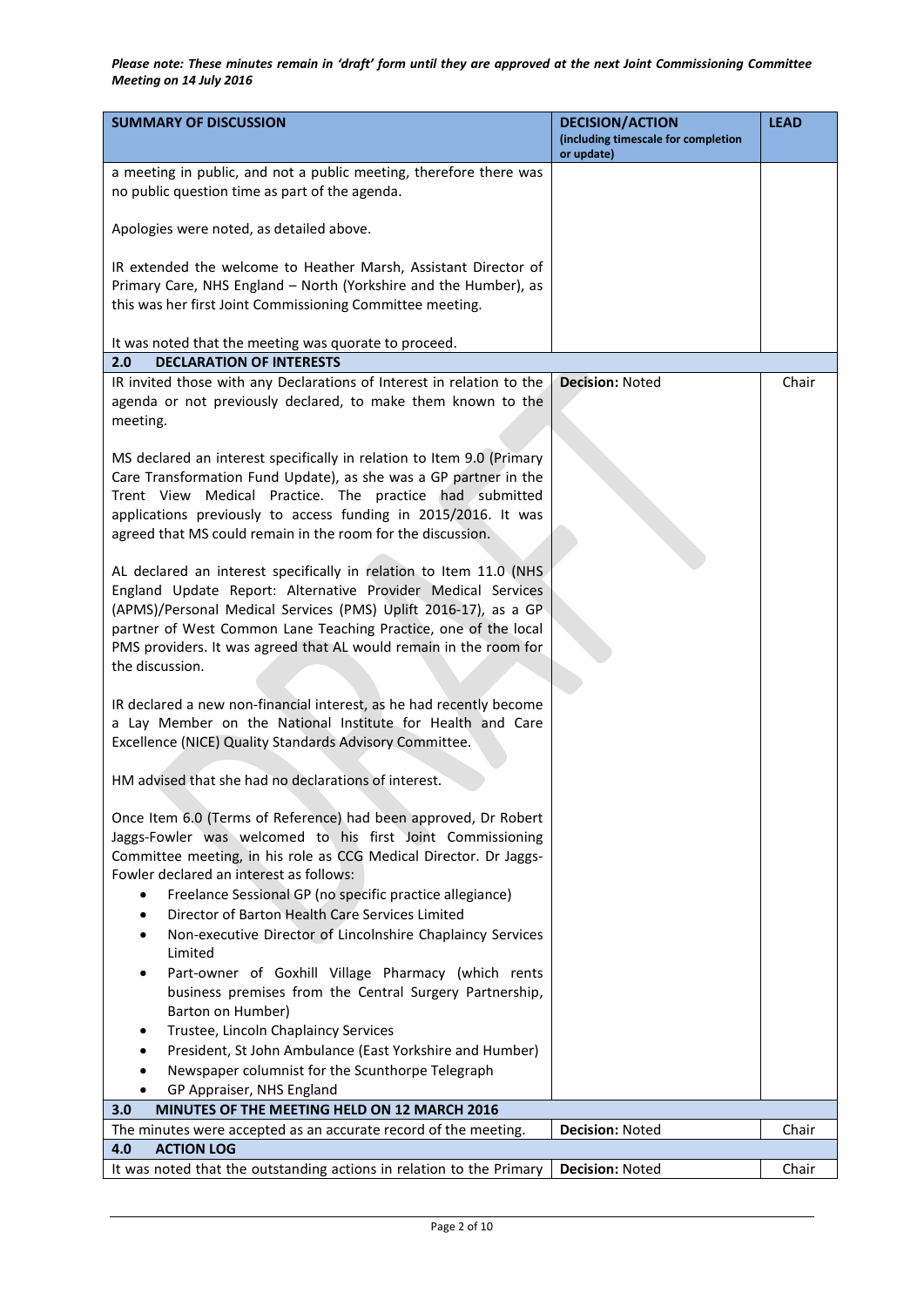| <b>SUMMARY OF DISCUSSION</b>                                                                                                                                                                                                                                                                                                                                                                                                                                                                                                                                                                                                                                                                                                                                                                                                                                                                                                                                                                                                                                                                                                                                                                                                                                                                                                                            | <b>DECISION/ACTION</b><br>(including timescale for completion<br>or update)                                              | <b>LEAD</b> |
|---------------------------------------------------------------------------------------------------------------------------------------------------------------------------------------------------------------------------------------------------------------------------------------------------------------------------------------------------------------------------------------------------------------------------------------------------------------------------------------------------------------------------------------------------------------------------------------------------------------------------------------------------------------------------------------------------------------------------------------------------------------------------------------------------------------------------------------------------------------------------------------------------------------------------------------------------------------------------------------------------------------------------------------------------------------------------------------------------------------------------------------------------------------------------------------------------------------------------------------------------------------------------------------------------------------------------------------------------------|--------------------------------------------------------------------------------------------------------------------------|-------------|
| Care Performance Dashboard and the Market Hill 8 to 8 Centre                                                                                                                                                                                                                                                                                                                                                                                                                                                                                                                                                                                                                                                                                                                                                                                                                                                                                                                                                                                                                                                                                                                                                                                                                                                                                            |                                                                                                                          |             |
| were picked up in Item 11.0 (NHS England Update Report).                                                                                                                                                                                                                                                                                                                                                                                                                                                                                                                                                                                                                                                                                                                                                                                                                                                                                                                                                                                                                                                                                                                                                                                                                                                                                                |                                                                                                                          |             |
| 5.0<br>MATTERS ARISING (NOT COVERED ON THE AGENDA)                                                                                                                                                                                                                                                                                                                                                                                                                                                                                                                                                                                                                                                                                                                                                                                                                                                                                                                                                                                                                                                                                                                                                                                                                                                                                                      |                                                                                                                          |             |
| Nothing discussed.                                                                                                                                                                                                                                                                                                                                                                                                                                                                                                                                                                                                                                                                                                                                                                                                                                                                                                                                                                                                                                                                                                                                                                                                                                                                                                                                      | <b>Decision: Noted</b>                                                                                                   | Chair       |
| 6.0<br><b>REVIEW OF TERMS OF REFERENCE</b>                                                                                                                                                                                                                                                                                                                                                                                                                                                                                                                                                                                                                                                                                                                                                                                                                                                                                                                                                                                                                                                                                                                                                                                                                                                                                                              |                                                                                                                          |             |
| IR presented Item 6.0 and the report was taken as 'read'. Paragraph<br>28 of the existing Joint Commissioning Committee terms of<br>reference requires the CCG and NHS England to formally review the<br>terms of reference in April each year. Members were asked to<br>consider the draft revised terms of reference, with the proposed<br>changes highlighted in yellow. Specific areas highlighted/discussed:<br>The proposed changes mostly relate to membership of the<br>committee<br><b>CCG Lay Members</b><br>O<br>The current terms of reference identify as<br>٠<br>committee members the two existing lay<br>members of the CCG Governing Body. As<br>the revised statutory conflicts of interest<br>guidance is expected to require CCGs to<br>appoint a third lay member who would<br>also need to be a member of the Joint<br>Commissioning Committee the proposed<br>revised<br>wording states<br>that<br>the<br>committee membership should include<br>'all lay members of the CCG Governing<br>Body'<br><b>CCG Director of Commissioning</b><br>O<br>When the original terms of reference<br>were compiled those executives who are<br>full voting members of the CCG<br>Governing Body were included<br>as<br>members of the Joint Commissioning<br>Committee. In order to maintain a clinical<br>majority on the Governing Body the | Decision:<br>The<br>Joint<br>Commissioning Committee:<br>Approved<br>the<br>draft<br>revised<br>of<br>terms<br>reference | Chair       |
| Director of Commissioning is not a full<br>voting member. However as the Joint<br>Commissioning Committee is required to<br>have a non-clinical majority it is clearly<br>appropriate for the CCG's Director of<br>Commissioning to be a member<br><b>CCG Medical Director</b><br>O<br>As the Medical Director chairs the CCG's<br>٠<br>Primary Care Development Committee<br>and is also taking the lead on the<br>development<br>οf<br>multi-speciality<br>community provider care networks, it is                                                                                                                                                                                                                                                                                                                                                                                                                                                                                                                                                                                                                                                                                                                                                                                                                                                    |                                                                                                                          |             |
| clearly appropriate that he should be in<br>membership of the Joint Commissioning<br>Committee<br>Humberside Local Medical Committee (LMC)<br>$\circ$<br>Representatives of the LMC were invited<br>to become non-voting attendees at<br>meetings of the joint commissioning<br>committees of the three other Humber                                                                                                                                                                                                                                                                                                                                                                                                                                                                                                                                                                                                                                                                                                                                                                                                                                                                                                                                                                                                                                    |                                                                                                                          |             |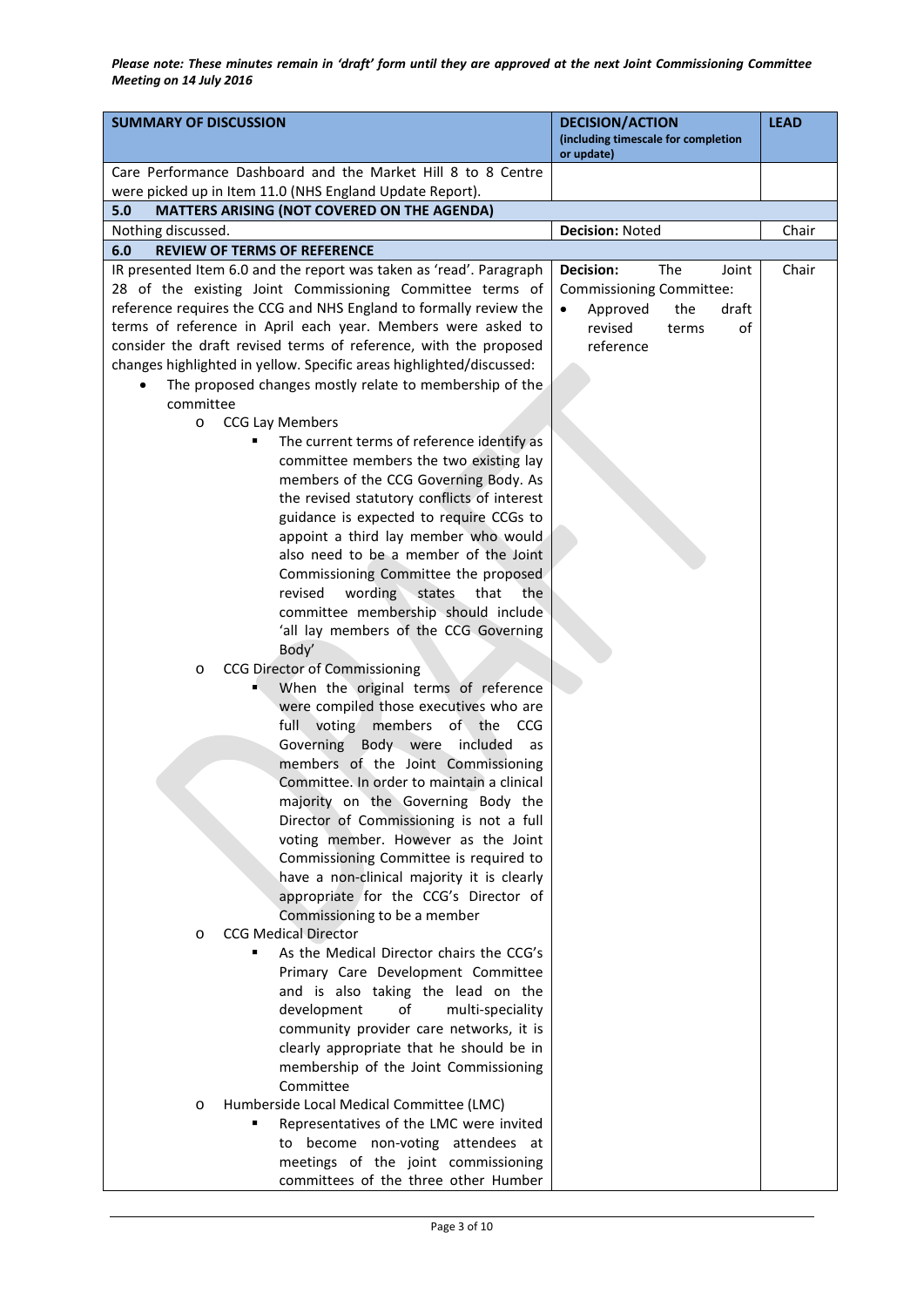| <b>SUMMARY OF DISCUSSION</b>                                                                                                                                                                                                                                                                                                                                                                                                                                                                                                                                                                                                                                                                                                                                                                                                                                                                             | <b>DECISION/ACTION</b><br>(including timescale for completion<br>or update)                                               | <b>LEAD</b> |
|----------------------------------------------------------------------------------------------------------------------------------------------------------------------------------------------------------------------------------------------------------------------------------------------------------------------------------------------------------------------------------------------------------------------------------------------------------------------------------------------------------------------------------------------------------------------------------------------------------------------------------------------------------------------------------------------------------------------------------------------------------------------------------------------------------------------------------------------------------------------------------------------------------|---------------------------------------------------------------------------------------------------------------------------|-------------|
| CCGs during 2015 and at a recent<br>presentation to lay members by NHS<br>involvement<br>England<br>such<br>was<br>recognised as being useful and common<br>throughout the country<br>WB confirmed that NHS England supported the suggested<br>amendments<br>Dr Robert Jaggs-Fowler was welcomed to his first Joint                                                                                                                                                                                                                                                                                                                                                                                                                                                                                                                                                                                      |                                                                                                                           |             |
| Commissioning Committee meeting, in his role as CCG Medical<br>Director, and provided a declaration of interest as detailed under<br>Item 2.0.                                                                                                                                                                                                                                                                                                                                                                                                                                                                                                                                                                                                                                                                                                                                                           |                                                                                                                           |             |
| 7.0<br><b>GENERAL PRACTICE FORWARD VIEW</b>                                                                                                                                                                                                                                                                                                                                                                                                                                                                                                                                                                                                                                                                                                                                                                                                                                                              |                                                                                                                           |             |
| IR presented Item 7.0 and the report was taken as 'read'. During<br>April 2016, NHS England published 'General Practice Forward View',<br>a strategy for tackling the pressures currently facing general<br>practice containing proposals covering investment, workforce,<br>workload, infrastructure and care redesign. Specific areas<br>highlighted/discussed:<br>Proposals relating to care redesign<br>Introduction of new voluntary Multispecialty<br>$\circ$<br>Community Provider contract from April 2017<br>Workforce<br>MS advised that a North Yorkshire and Humber GP<br>$\circ$<br>Workforce (Quarter 3: October - December 2015)<br>document had been presented to the North<br>Yorkshire and Humber Workforce Development<br>Group on 11 May 2016. It was felt that the figures<br>in the report were incorrect, and North                                                               | Decision:<br>The<br>Joint<br>Commissioning Committee:<br>Received, considered and<br>noted the report, for<br>information | Chair       |
| Lincolnshire had less GPs than being reported<br>A further 1,500 pharmacists working in general<br>$\circ$<br>practice by 2020<br><b>Pilot: Clinical Pharmacists</b><br>NHS England, Health Education<br>England,<br>Royal<br>College<br>of<br>General<br>Practitioners<br>(RCGP)<br>and<br>the<br><b>British</b><br>Medical<br>Association<br>(BMA)<br>GP<br>Committee are working with the<br>Royal Pharmaceutical Society on<br>a three year pilot to test the role<br>of clinical pharmacists working<br>in general practice<br>Clinical pharmacists work as part<br>of the general practice team to<br>resolve<br>day-to-day<br>medicine<br>issues and consult with and treat<br>patients directly. This includes<br>providing extra help to manage<br>long-term conditions, advice for<br>those on multiple medications<br>and better access to health<br>checks<br>Winterton Medical Practice and |                                                                                                                           |             |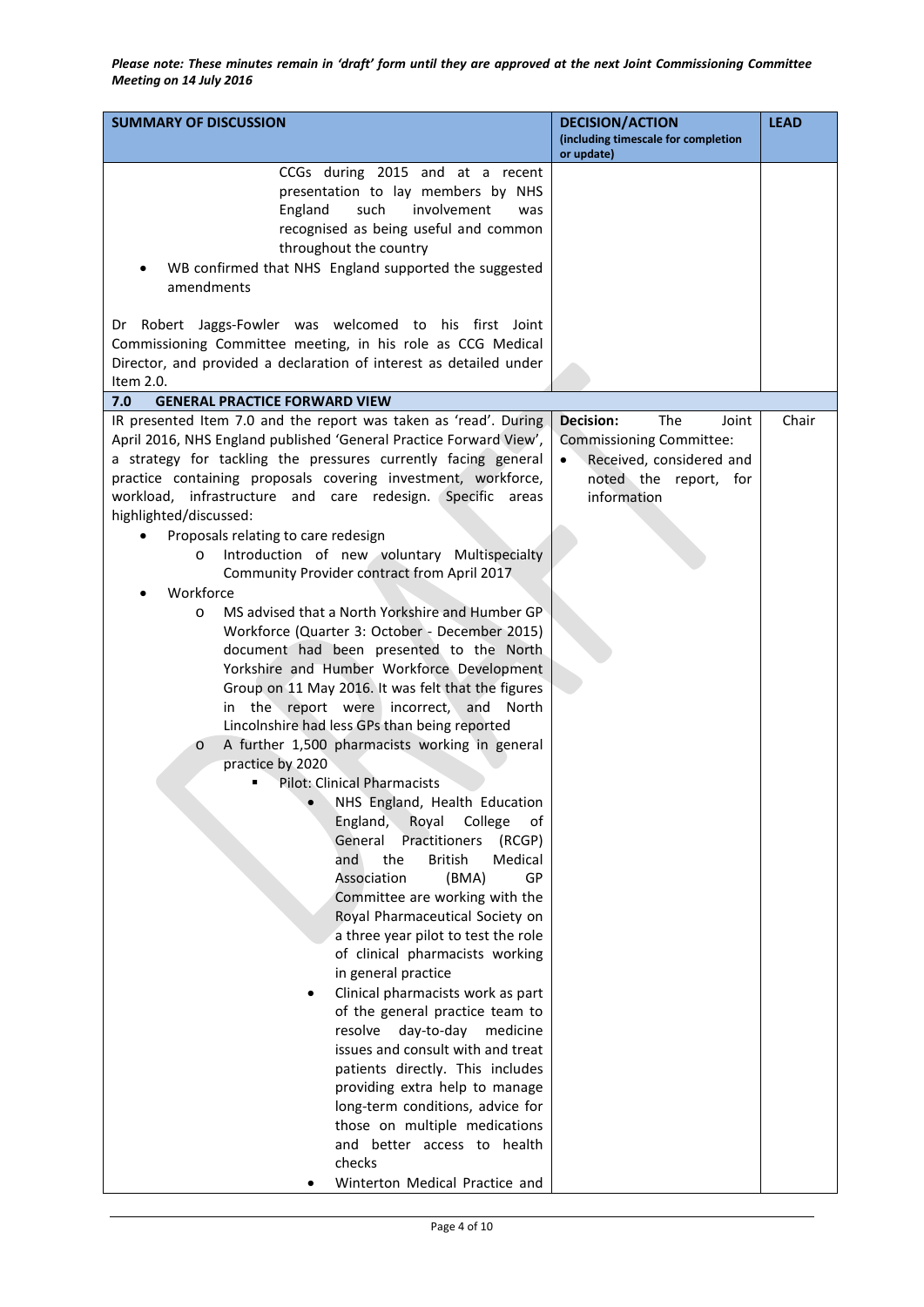| <b>SUMMARY OF DISCUSSION</b>                                                                                                                                                                                                                                                                                                                                                                                                                                                                                                                                                                                                                                                                                                                                                                                                                                                                                                                                                                                                                                                                                                                                                                                                                                             | <b>DECISION/ACTION</b><br>(including timescale for completion<br>or update)                                                                                                                                                                                                                                                                                                                           | <b>LEAD</b> |
|--------------------------------------------------------------------------------------------------------------------------------------------------------------------------------------------------------------------------------------------------------------------------------------------------------------------------------------------------------------------------------------------------------------------------------------------------------------------------------------------------------------------------------------------------------------------------------------------------------------------------------------------------------------------------------------------------------------------------------------------------------------------------------------------------------------------------------------------------------------------------------------------------------------------------------------------------------------------------------------------------------------------------------------------------------------------------------------------------------------------------------------------------------------------------------------------------------------------------------------------------------------------------|-------------------------------------------------------------------------------------------------------------------------------------------------------------------------------------------------------------------------------------------------------------------------------------------------------------------------------------------------------------------------------------------------------|-------------|
| Trent View Medical Practice<br>have been approved as a pilot<br>site<br>Workload<br>It was highlighted that the forward view was not<br>$\circ$<br>about doing more, but about doing things<br>differently<br>Proposals relating to practice infrastructure<br>£900m capital investment in general practice<br>$\circ$<br>estates and infrastructure over next five years<br>Up to 100% funding for premises development<br>$\circ$<br>Investment<br>An increase in investment from the current £9.6bn<br>$\circ$<br>per annum to over £12bn by 2020/21, a real terms<br>increase of 14% compared to 8% for the rest of<br>the NHS<br>Capital investment (included in this global sum) of<br>$\circ$<br>£900m over the next five years<br>An additional £500m over the next five years in<br>$\circ$<br>sustainability and transformation funding to<br>support struggling practices, further develop the<br>workforce, tackle workload and stimulate care<br>redesign<br>A new funding formula to better reflect practice<br>$\circ$<br>workload, including deprivation and rurality<br>Consultation by July 2016 on tackling indemnity<br>$\circ$<br>costs in general practice<br>Discussion took place regarding the<br>н,<br>increase in funding and how it would be |                                                                                                                                                                                                                                                                                                                                                                                                       |             |
| allocated                                                                                                                                                                                                                                                                                                                                                                                                                                                                                                                                                                                                                                                                                                                                                                                                                                                                                                                                                                                                                                                                                                                                                                                                                                                                |                                                                                                                                                                                                                                                                                                                                                                                                       |             |
| ELDERLY CARE FUND 2016/2017 ALLOCATION<br>8.0<br>JK presented Item 8.0 and the report was taken as 'read'. The report<br>sought approval to continue the current Elderly Care Fund services,<br>unchanged throughout 2016/2017, on the understanding that all<br>primary care enhanced services would be reviewed during<br>2016/2017. The Elderly Care Fund budget remains unchanged at £5<br>per head of registered patient population.<br>Specific areas highlighted/discussed:<br><b>Local Context</b><br>2015/2016,<br>During<br>North<br>Lincolnshire CCG<br>$\circ$<br>committed £3 per head of practice registered<br>population for the delivery of an enhanced service<br>specification that all practices are signed up to;<br>the remaining £2 per head of population budget<br>was utilised to fund a new community based<br>holistic geriatric/falls prevention service which<br>commenced in October 2015<br>Elderly Care Fund Enhanced Primary Care Service<br>All practices are signed up to delivering the<br>$\circ$<br>enhanced service specification. The CCG will<br>continue to fund the enhanced service during<br>2016/2017 on the understanding that all local<br>enhanced services will be reviewed during<br>2016/2017                       | <b>Decision:</b><br>The<br>Joint<br><b>Commissioning Committee:</b><br>Received and noted the<br>contents of the Elderly<br>Care Fund<br>2016/2017<br>allocation report<br>Approved the proposed<br>$\bullet$<br>continued allocation of<br>the Elderly Care Fund for<br>a period of four months<br>An update report to be<br>presented to the Joint<br>Commissioning<br>Committee on 14 July<br>2016 | SCM         |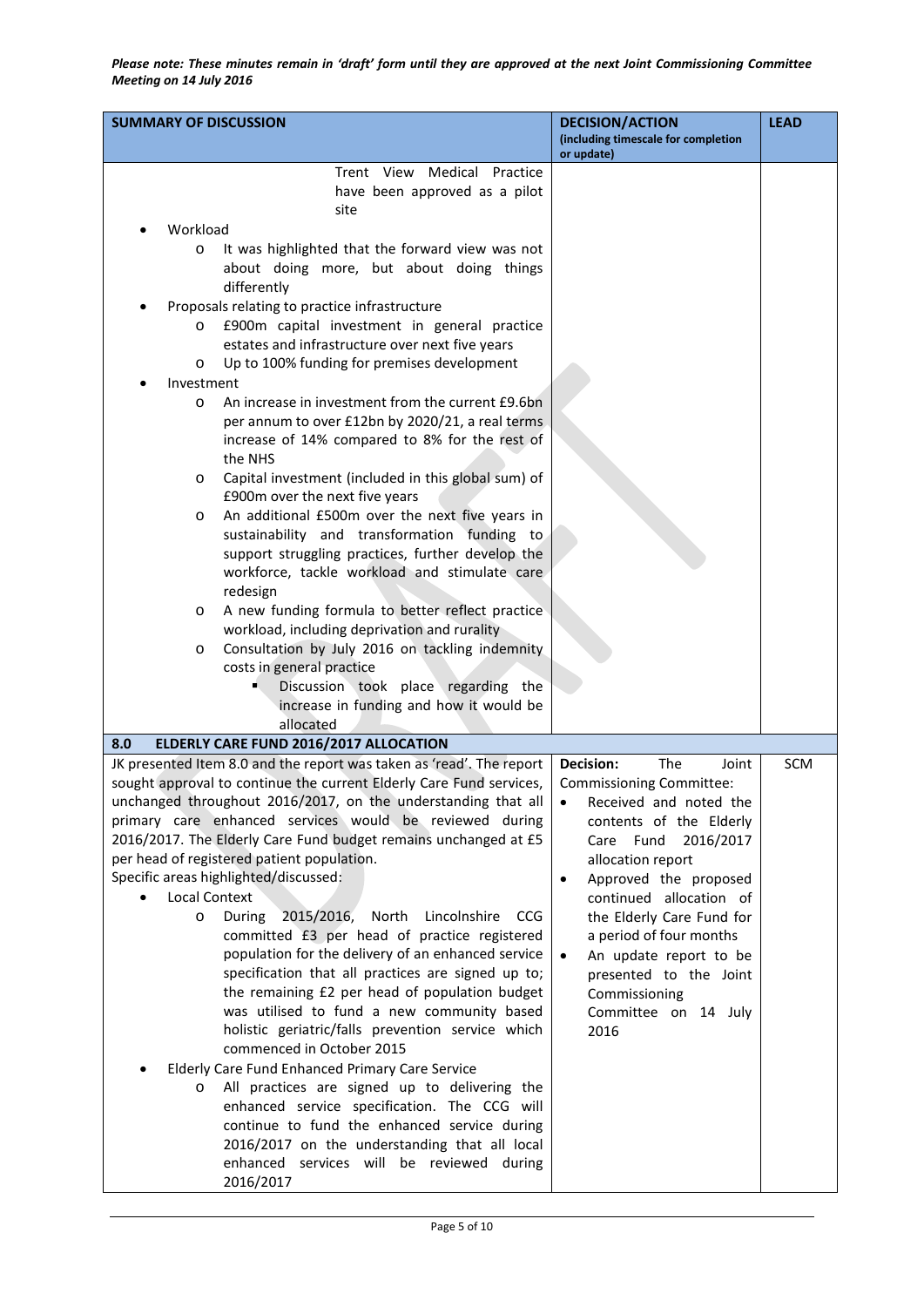| <b>SUMMARY OF DISCUSSION</b>                                                                                                                                                                                                                                                                                                                                                                                                                                                                                                                                                                                                                                                                                                                                                                                                                                                                                                                      | <b>DECISION/ACTION</b><br>(including timescale for completion<br>or update)                                                                                                                                                                                                                                                         | <b>LEAD</b> |
|---------------------------------------------------------------------------------------------------------------------------------------------------------------------------------------------------------------------------------------------------------------------------------------------------------------------------------------------------------------------------------------------------------------------------------------------------------------------------------------------------------------------------------------------------------------------------------------------------------------------------------------------------------------------------------------------------------------------------------------------------------------------------------------------------------------------------------------------------------------------------------------------------------------------------------------------------|-------------------------------------------------------------------------------------------------------------------------------------------------------------------------------------------------------------------------------------------------------------------------------------------------------------------------------------|-------------|
| <b>Community Geriatric/Falls Prevention Service</b><br>The Joint Commissioning Committee approved the<br>$\circ$<br>award of the contract to Safecare Network in<br>August 2015; the service commenced on the 1<br>October 2015. The contract runs until 31 March<br>2017, and so commits the £2 per registered<br>patient population during 2016/2017<br>A service up-date/progress report on<br>the<br>$\circ$<br>development of the geriatric/falls prevention<br>services would be presented to the Joint<br>Commissioning Committee in July 2016<br>Review of Progress<br>WB highlighted the fact that a decision was being<br>$\circ$<br>sought prior to reviewing progress being achieved<br>as a result of the Elderly Care Fund investment. It<br>was therefore decided to restrict the allocation of<br>further funding to a period of four months<br>pending the presentation of an update report to<br>the 14 July committee meeting. |                                                                                                                                                                                                                                                                                                                                     |             |
| PRIMARY CARE TRANSFORMATION FUND UPDATE<br>9.0                                                                                                                                                                                                                                                                                                                                                                                                                                                                                                                                                                                                                                                                                                                                                                                                                                                                                                    |                                                                                                                                                                                                                                                                                                                                     |             |
| MS declared an interest specifically in relation to Item 9.0 (Primary<br>Care Transformation Fund Update), as she was a GP partner in the<br>Medical Practice. The practice had submitted<br>Trent View<br>applications previously to access funding in 2015/2016. It was<br>agreed that MS could remain in the room for the discussion.<br>JK presented Item 9.0 and the report was taken as 'read'. The report<br>provided an update on the current position of the Primary Care<br>Transformation Fund (PCTF), and set out the key principles that the<br>CCG proposed to use as part of the evaluation and recommendation<br>process.<br>The proposed principles and evaluation criteria had been presented<br>to Council of Members, where it was agreed by a majority to<br>support the proposed principles and evaluation criteria (following<br>minor amendments) to evaluate any PCTF bids received.                                     | The<br><b>Decision:</b><br>Joint<br><b>Commissioning Committee:</b><br>Noted the contents of the<br>report<br>Approved the proposed<br>۰<br>principles to be adopted<br>North<br>Lincolnshire<br>bv<br>CCG to evaluate<br>and<br>prioritise<br>the<br>recommendation<br>for<br>Primary<br>Care<br>Transformation<br>Fund<br>funding | SCM         |
| It was highlighted that due to a delay in publication of the final<br>process and criteria to be used by NHS England, the contents of the<br>report were based upon the information that had been received to<br>date, and so may be subject to change once the final guidance and<br>criteria was published. Specific areas highlighted/discussed:<br>Funding<br>o It was queried whether GP practices who<br>submitted bids in the 2015/2016 round, which<br>were supported in principle, but were not for<br>funding in 2015/2016 would have to resubmit a<br>bid. It was felt that practices with applications<br>falling into this category should still discuss their<br>applications with the NHS England Area Team,<br>with a view to submitting an application for the<br>2016/2017 round of the fund. It was suggested<br>that further information would be available when<br>the final process and criteria was published              |                                                                                                                                                                                                                                                                                                                                     |             |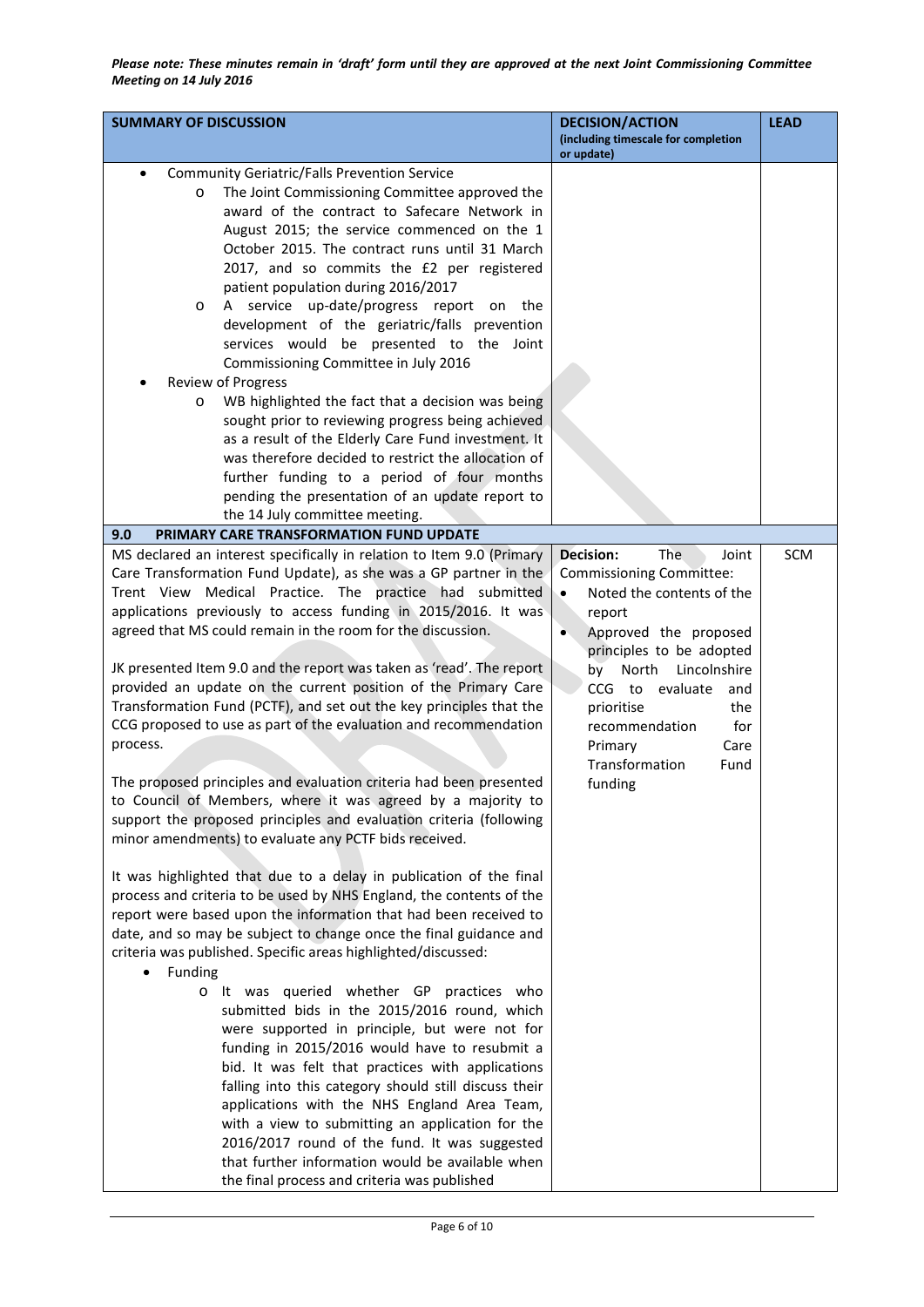| <b>SUMMARY OF DISCUSSION</b>                                                                       | <b>DECISION/ACTION</b><br>(including timescale for completion<br>or update) | <b>LEAD</b> |
|----------------------------------------------------------------------------------------------------|-----------------------------------------------------------------------------|-------------|
| <b>Process and Milestones</b><br>$\bullet$                                                         |                                                                             |             |
| o To secure funding from the PCTF, CCGs will need                                                  |                                                                             |             |
| to complete four stages:                                                                           |                                                                             |             |
| Stage 1 - CCG submits recommendations<br>٠                                                         |                                                                             |             |
| for investment                                                                                     |                                                                             |             |
| Stage 2 - NHS England completes an initial                                                         |                                                                             |             |
| review                                                                                             |                                                                             |             |
| Stage 3 - Due diligence                                                                            |                                                                             |             |
| Stage 4 - Decision                                                                                 |                                                                             |             |
| <b>Buildings Development</b>                                                                       |                                                                             |             |
| o Dispensing Practices                                                                             | Action: HM to contact the                                                   | ADoPC       |
| Discussion took place in relation to the<br>٠                                                      | Pharmaceutical<br>Committee,                                                |             |
| construction of new GP premises for                                                                | for advice                                                                  |             |
| dispensing practices. It was suggested                                                             |                                                                             |             |
| that if new premises were more than half                                                           |                                                                             |             |
| a mile from existing premises, the                                                                 |                                                                             |             |
| practice would lose their dispensing                                                               |                                                                             |             |
| rights. It was agreed that this would                                                              |                                                                             |             |
| influence a practice's decision to bid                                                             |                                                                             |             |
| It was confirmed that<br>any                                                                       |                                                                             |             |
| application would be viewed                                                                        |                                                                             |             |
| against the relevant regulations                                                                   |                                                                             |             |
| It was suggested that a practice                                                                   |                                                                             |             |
| would be able to apply to retain                                                                   |                                                                             |             |
| their dispensing rights                                                                            |                                                                             |             |
| Investment in Information Technology Projects                                                      |                                                                             |             |
| It was confirmed that CCGs would submit<br>$\circ$<br>technology related recommendations,<br>which |                                                                             |             |
| deliver benefits against the four priorities outlined                                              |                                                                             |             |
| in the report, and which are aligned with the CCG's                                                |                                                                             |             |
| local digital roadmap                                                                              |                                                                             |             |
| The Primary Care Development Group would<br>$\circ$                                                |                                                                             |             |
| review the recommendations                                                                         |                                                                             |             |
| 10.0 FINANCE REPORT                                                                                |                                                                             |             |
| KL 'tabled' the North Lincolnshire CCG Primary Care Budget                                         | Decision:<br>The<br>Joint                                                   | ICFO&BS     |
| Performance 2015/2016 report.                                                                      | <b>Commissioning Committee:</b>                                             |             |
| Specific areas highlighted/discussed:                                                              | Received and noted the<br>$\bullet$                                         |             |
| Total co-commissioning expenditure (page 1)                                                        | forecast at month 10 and                                                    |             |
| NHS England funded expenditure<br>O                                                                | out-turn 2015/2016 (pre                                                     |             |
| Forecast at month 10                                                                               | audit)<br>primary<br>care                                                   |             |
| Budget (£000s) = £21,478                                                                           | budget<br>performance                                                       |             |
| Actual (£000s) = £21,478                                                                           | 2015/2016 figures                                                           |             |
| Out-turn 2015/16 (pre audit)                                                                       |                                                                             |             |
| Budget (£000s) = £21,478<br>٠                                                                      |                                                                             |             |
| Actual (£000s) = £21,560                                                                           |                                                                             |             |
| Variance<br>(£000s)<br>£82<br>$=$                                                                  |                                                                             |             |
| overspend                                                                                          |                                                                             |             |
| QOF                                                                                                |                                                                             |             |
| <b>CCG Funded Expenditure</b><br>O                                                                 |                                                                             |             |
| Forecast at month 10                                                                               |                                                                             |             |
| Budget (£000s) = £31,018                                                                           |                                                                             |             |
| Actual (£000s) = £32,845                                                                           |                                                                             |             |
| (£000s)<br>Variance<br>$=$<br>£1,827                                                               |                                                                             |             |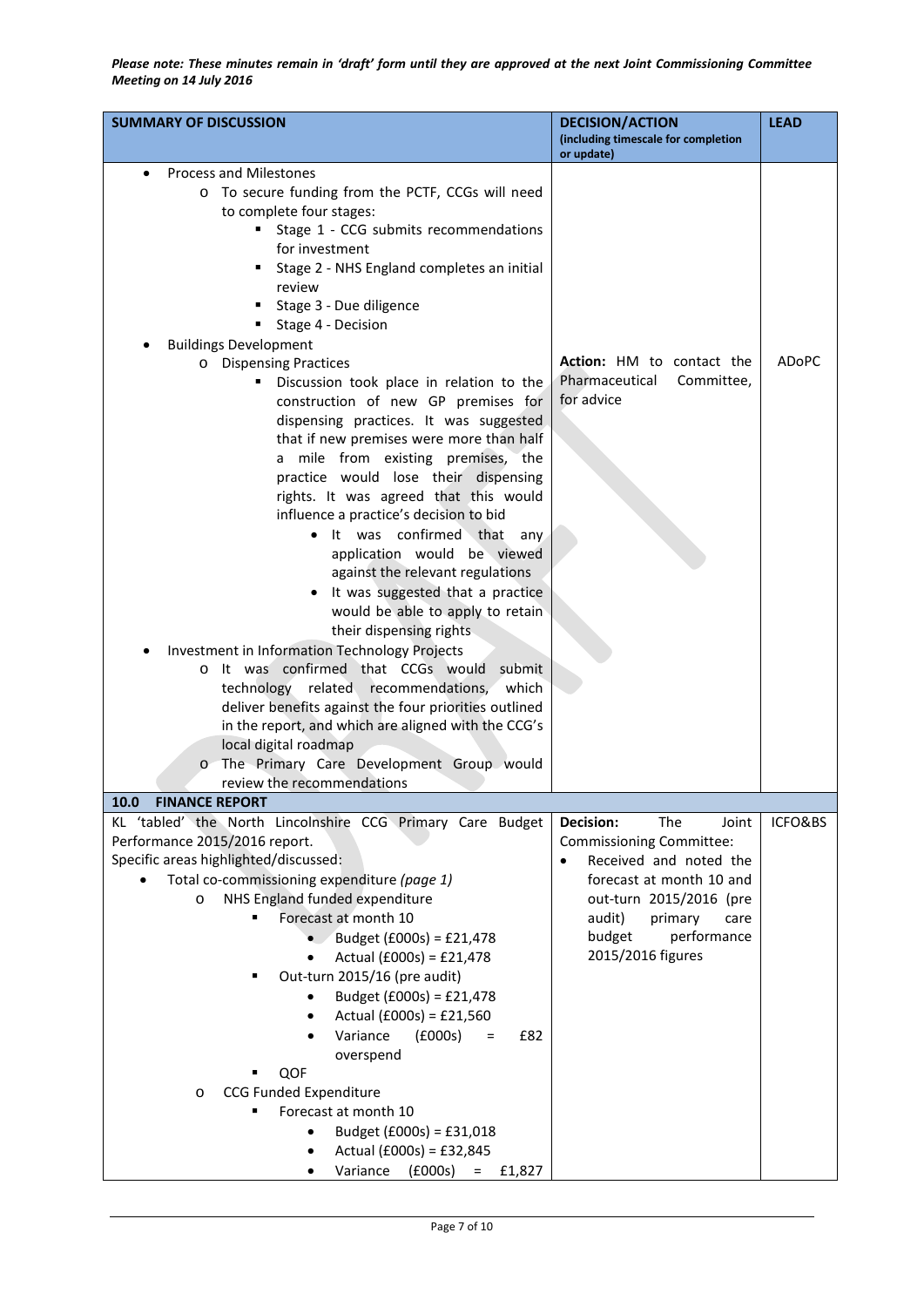| <b>SUMMARY OF DISCUSSION</b>                                                                                                                                                                                                                                                                                                                                                                                                                                                                                                                                                                                                                                                                        | <b>DECISION/ACTION</b><br>(including timescale for completion<br>or update)                                                                                                                                                                                                                                  | <b>LEAD</b>        |
|-----------------------------------------------------------------------------------------------------------------------------------------------------------------------------------------------------------------------------------------------------------------------------------------------------------------------------------------------------------------------------------------------------------------------------------------------------------------------------------------------------------------------------------------------------------------------------------------------------------------------------------------------------------------------------------------------------|--------------------------------------------------------------------------------------------------------------------------------------------------------------------------------------------------------------------------------------------------------------------------------------------------------------|--------------------|
| overspend<br>Out-turn 2015/16 (pre audit)<br>Budget (£000s) = £31,018<br>Actual (£000s) = £32,845<br>$\bullet$<br>Variance<br>(£000s)<br>$=$<br>£486<br>$\bullet$<br>overspend<br>Prescribing costs<br>Home oxygen costs<br>Total expenditure<br>$\circ$<br>Forecast at month 10<br>Budget (£000s) = £52,497<br>$\bullet$<br>Actual (£000s) = £54,323<br>$\bullet$<br>Variance<br>(£000s)<br>£1,827<br>$\equiv$<br>overspend<br>Out-turn 2015/16 (pre audit)<br>Budget (£000s) = £52,497<br>Actual (£000s) = £54,405<br>$\bullet$<br>Variance<br>(£000s)<br>£567<br>$=$<br>overspend<br>Care network figures (page 2)<br>11.0<br><b>NHS ENGLAND UPDATE REPORT</b>                                   |                                                                                                                                                                                                                                                                                                              |                    |
|                                                                                                                                                                                                                                                                                                                                                                                                                                                                                                                                                                                                                                                                                                     | <b>Decision:</b><br>The<br>Joint                                                                                                                                                                                                                                                                             | <b>DDoN</b>        |
| AL declared an interest specifically in relation to Item 11.0 (NHS<br>England Update Report: Alternative Provider Medical Services<br>(APMS)/Personal Medical Services (PMS) Uplift 2016-17), as a GP<br>partner of West Common Lane Teaching Practice, one of the local<br>PMS providers. It was agreed that AL would remain in the room for<br>the discussion.<br>WB and HM presented Item 11.0 and the report was taken as 'read'.<br>Specific areas highlighted/discussed:                                                                                                                                                                                                                      | <b>Commissioning Committee:</b><br>Received and noted the<br><b>NHS</b><br>England<br>update<br>report                                                                                                                                                                                                       | ADoPC              |
| <b>West Town Surgery: Temporary Closed List Report</b><br>The temporary list closure application for West<br>O<br>Town Surgery was circulated as a 'virtual' report in<br>April 2016 due to the timescales involved. A copy<br>of the report was appended to the update                                                                                                                                                                                                                                                                                                                                                                                                                             | The<br>Decision:<br>Joint<br>Commissioning Committee:<br>Noted the virtual decision<br>$\bullet$<br>approve the West<br>to<br>Town Surgery list closure<br>application for a reduced<br>six month period                                                                                                     |                    |
| <b>Market</b><br>Hill<br>Procurement<br>Update<br>Contract<br>and<br><b>Award/Long Term Options</b><br>Following the immediate termination of the<br>O<br>Market Hill 8-8 GP contract at the Ironstone<br>Centre on 12 January 2016, NHS England<br>appointed an interim provider, Core Care Links<br>Limited, to provide services to the registered list<br>whilst a procurement process was undertaken to<br>appoint a provider for an eleven month period<br>until 31 March 2017<br>The procurement process had now taken place<br>$\circ$<br>where four bids were submitted. Following the<br>evaluation process, Core Care Links Limited had<br>been awarded the contract for the eleven month | <b>Decision:</b><br>The<br>Joint<br>Commissioning Committee:<br>Noted<br>the<br>points<br>the<br>regarding<br>procurement process and<br>award of the contract<br>Action: LL to liaise with HM to<br>identify representatives for a<br>working group, to review the<br>long term options for the<br>practice | CO<br><b>ADoPC</b> |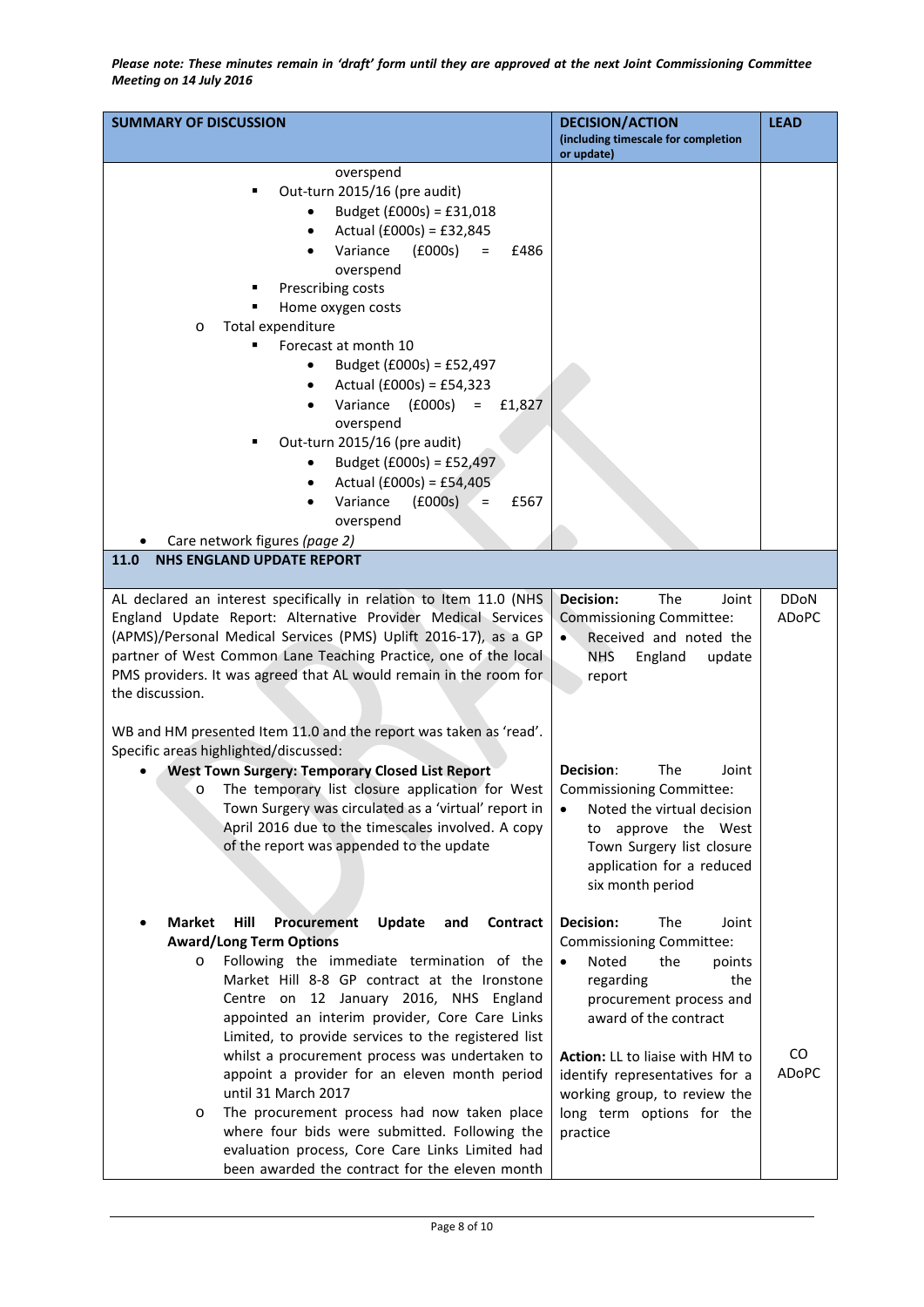| <b>SUMMARY OF DISCUSSION</b>                                                                                                                                                                                                                                                                                                                                                                                                                                                                                                                                                                                                                                                                                                                                                                                                                                                                                                                                                                                                                                                                                                                                                                                                                                                                    | <b>DECISION/ACTION</b><br>(including timescale for completion<br>or update)                                                                                                                                                                                                                                                                                                                                           | <b>LEAD</b>                    |
|-------------------------------------------------------------------------------------------------------------------------------------------------------------------------------------------------------------------------------------------------------------------------------------------------------------------------------------------------------------------------------------------------------------------------------------------------------------------------------------------------------------------------------------------------------------------------------------------------------------------------------------------------------------------------------------------------------------------------------------------------------------------------------------------------------------------------------------------------------------------------------------------------------------------------------------------------------------------------------------------------------------------------------------------------------------------------------------------------------------------------------------------------------------------------------------------------------------------------------------------------------------------------------------------------|-----------------------------------------------------------------------------------------------------------------------------------------------------------------------------------------------------------------------------------------------------------------------------------------------------------------------------------------------------------------------------------------------------------------------|--------------------------------|
| period, commencing 1 May 2016<br>NHS England together with North Lincolnshire<br>$\circ$<br>CCG, need to identify and establish a working<br>group to review the long term options for the<br>practice. The CCG had been asked to identify<br>representatives for this group; a response by 20<br>May 2016 was required as the procurement<br>process needed to commence in July 2016<br>It was queried whether there were any<br>٠<br>that<br>did<br>not<br>involve<br>options<br>$\overline{a}$<br>procurement process<br>It was suggested that the paragraph in<br>٠<br>the report should be amended to read<br>'The CCG has been asked to identify<br>representatives for this group; a response<br>by 20 May 2016 is required as any<br>resulting procurement process would<br>need to commence in July 2016'<br>Timescales<br>for<br>the<br>٠<br>process<br>were<br>discussed<br>Lessons Learnt Exercise Regarding Serious Primary Care<br><b>Quality Issues</b><br>Following the termination of the Market Hill<br>O<br>contract the CCG, together with NHS England is<br>now in a position to undertake a "lessons learnt"<br>exercise in respect of the early identification of<br>primary care issues, which could subsequently be<br>identified by the Care Quality Commission (CQC) | <b>Decision:</b><br>The<br>Joint<br><b>Commissioning Committee:</b><br>Noted the update<br>Action: CW to liaise with HM<br>and WB to identify<br>the<br>individuals<br>required<br>to<br>undertake the exercise on<br>behalf of NHS England and<br>North Lincolnshire CCG. A<br>response is required by 20<br>May 2016 to Helen Phillips,<br>Assistant Primary Care<br>Contracts<br><b>NHS</b><br>Manager,<br>England | DoR&QA<br>ADoPC<br><b>DDoN</b> |
| Alternative Provider Medical Services (APMS)/Personal<br>Medical Services (PMS) Uplift 2016-17)<br>Each year the Doctors and Dentists Review Body<br>$\circ$<br>(DDRB) advises Government on rates of pay for<br><b>Doctors and Dentists</b><br>2016/2017 DDRB Recommendation<br>O<br>The DDRB recommended an uplift of 1%<br>for General Medical Services (GMS)<br>practices<br>To deliver an equitable and consistent<br>٠<br>approach to uplifting PMS and APMS<br>contracts the same increase will apply. It<br>is important to note that the APMS uplift<br>will only apply to practices where an<br>uplift is stipulated in their contractual<br>agreements<br>In summary, GP practices will receive increases in<br>$\circ$                                                                                                                                                                                                                                                                                                                                                                                                                                                                                                                                                              | <b>Decision:</b><br>The<br>Joint<br><b>Commissioning Committee:</b><br>the<br>Noted<br>uplift<br>to<br>$\bullet$<br>APMS/PMS contracts in<br>accordance<br>with<br>the<br>recommendations of the<br><b>DDRB</b>                                                                                                                                                                                                       |                                |